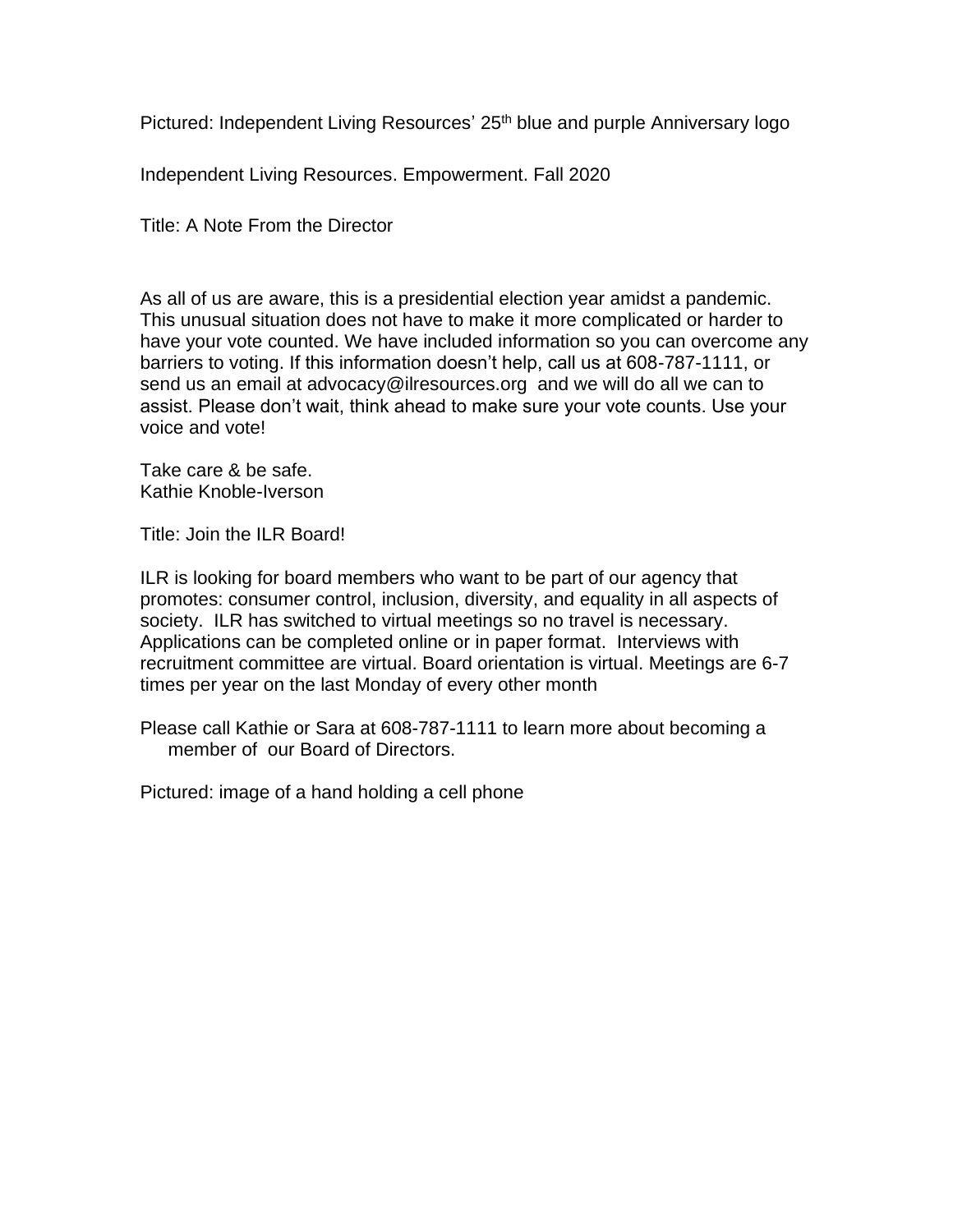Pictured: Wisconsin Disability Vote Coalition logo with a red check mark

Title: Your Vote is Your Voice!

Subtitle: Voting in Wisconsin

Know your voter rights. You have the right to vote privately and independently. You have the right to access the polling place, including and accessible route to enter the building. You have the Right to use an accessible voting machine. All polling places are required by law to have an accessible voting machine. You have the right to assistance marking your ballot. You may bring someone with you or ask a poll worker for assistance. Note: You cannot receive assistance from your employer or from your union representative. You have the right to ask for reasonable accommodations at the polling place.

Some common reasonable accommodations people ask for might be: a chair to sit on, a signature guide, a magnifying glass, assistance with stating a person's name or address.

If you are unable to enter your voting location due to disability, you may request curbside voting.

Subtitle: Registering to vote

Check to see if you are registered to vote at myvote.wi.gov. In Wisconsin you can:

- · Register to vote online or by mail up to 20 days before Election Day
- · Register to vote in person at your municipal clerk's office until the Friday before Election Day

· Register to vote in person at the Polls on Election Day

You will need to provide proof of residence when registering to vote. Find Examples of acceptable proof of resident documents at elections.wi.gov/publications/voter-guides/proof-of-residence

The Wisconsin Disability Vote Coalition is a project of Disability Rights Wisconsin and The Wisconsin Board for People with Developmental **Disabilities** 

Pictured: Wisconsin BPDD logo with green, orange, and blue spiral

[www.disabilityvote.org.](http://www.disabilityvote.org/) [www.facebook.com/wisconsindisabilityvote/](http://www.facebook.com/wisconsindisabilityvote/) Pictured: blue facebook logo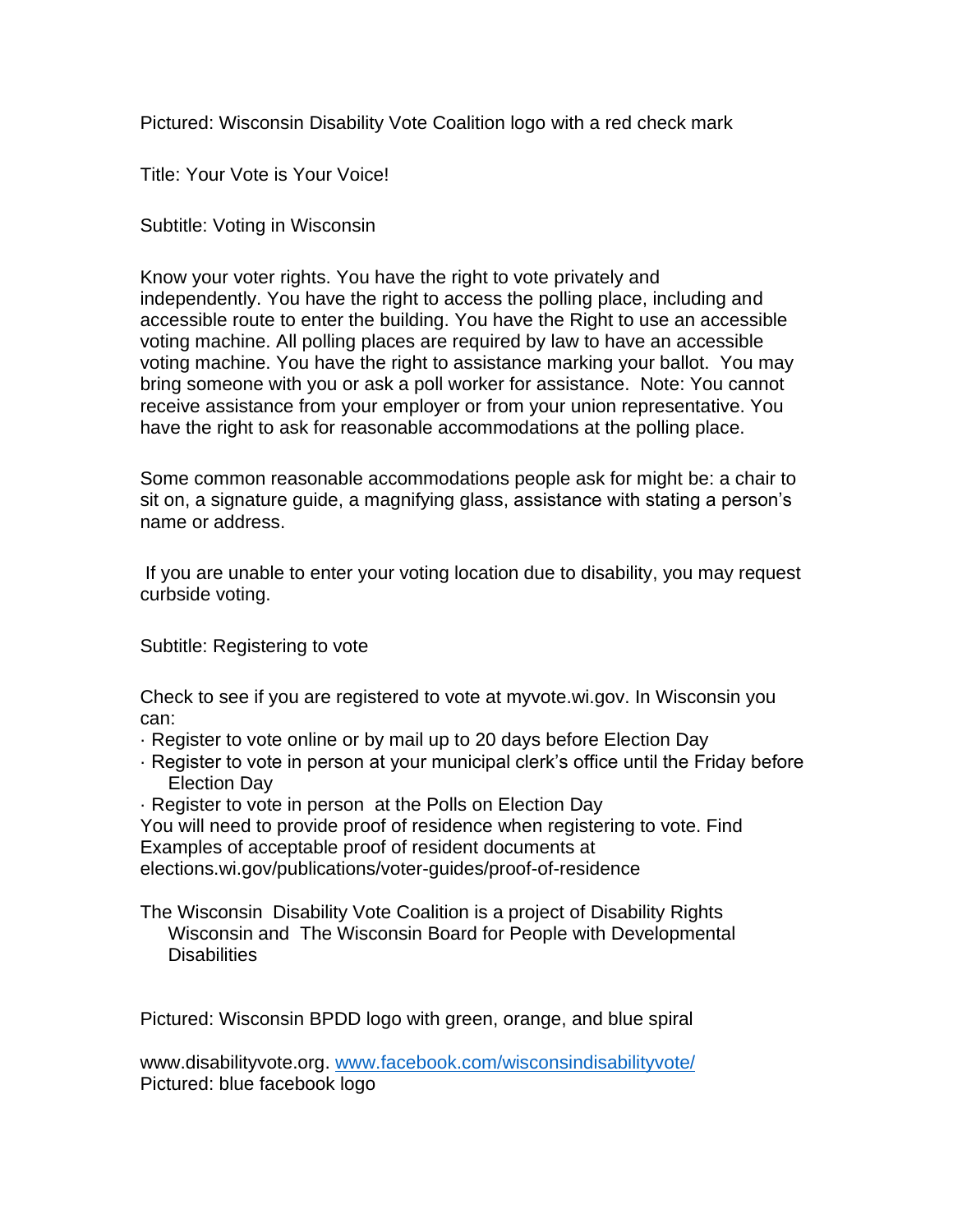Subtitle: Where to vote

Find your polling place at myvote.wi.gov. Can't make it to the polls? Vote absentee: myvote.wi.gov/en-us/VoteAbsentee. For early voting information, contact your Municipal Clerk: myvote.wi.gov/en-US/MyMunicipalClerk

Subtitle: Voter ID

·An Acceptable Wisconsin photo ID card is required to vote. Find out more at [www.bringit.wi.gov.](http://www.bringit.wi.gov/) Need a free state ID? Call the Department of Motor Vehicles: 608-266-2261. Don't have an ID on Election Day? You can still cast a provisional ballot, which will give you extra time to get an ID: myvote.wi.gov/en-us/ProvisionalBallots

Subtitle: When is your next election

Check when your next election will be: myvote.wi.gov/en-us/PreviewMyBallot Check what is on your Ballot: myvote.wi.gov/en-us/PreviewMyBallot

Subtitle: For help with voting concerns

- If you have complaints about access to voting or belief your rights have been violated, file a complaint with the Wisconsin Elections Commission: elections.wi.gov or 1-866-VOTE-WIS
- For help filing a complaint or any other disability related voting questions, contact the Disability Rights Voter Hotline: 844-DIS-VOTE or 844-347-8683

Subtitle: Resource List

- · Wisconsin Elections Commission: elections.wi.gov or 1-866-VOTE-WIS
- · Wisconsin Disability Vote Coalition: www.disabilityvote.org & www.facebook.com/wisconsindisabilityvote/
- · Disability Rights Wisconsin Voter Hotline: 844-DIS-VOTE or 844-347-8683
- · Unbiased candidate information: vote411.org
- · Need help getting and ID or to the DMV? Call the Voter ID Coalition for free voter assistance: 608-285-2141

Subtitle: Stay informed:

- · Contact us at info@disabilityvote.org to get on our email list.
- · Join the coalition on our website at www.disabilityvote.org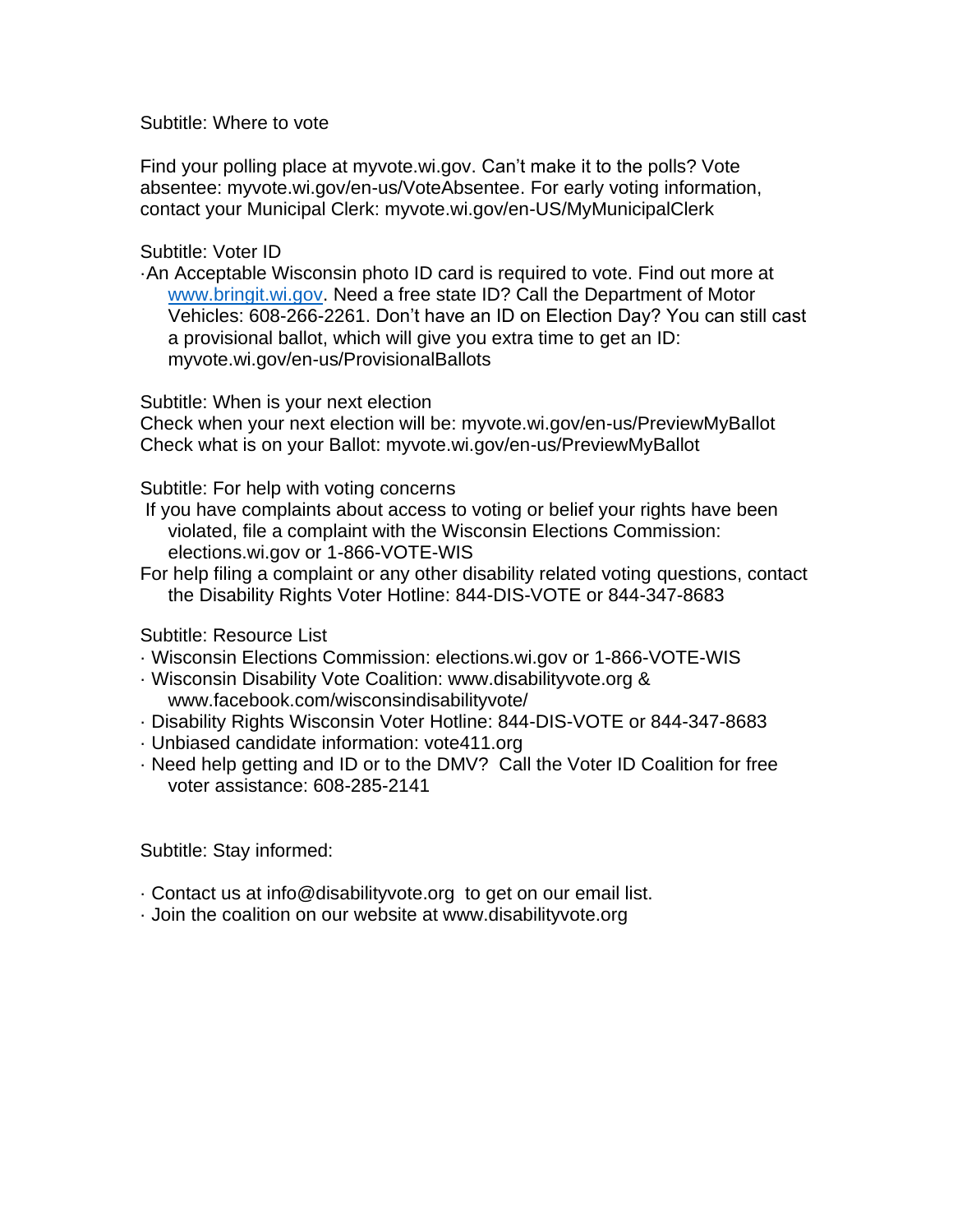Make the Disability Vote Count in the 2020 Election Title: November 3, 2020 General and Presidential Elections

Questions? Call Wisconsin Election Commission: 1-866-VOTE-WIS Visit: elections.wi.gov or Email: elections@wi.gov

Register to vote online at MyVote.wi.gov For help with disability related voting issues: Disability Rights Wisconsin Voter Hotline: 844-DIS-VOTE 844-347-8683 Follow Wisconsin Disability Vote Coalition: www.disabilityvote.org www.facebook.com/wisconsindisabilityvote info@disabilityvote.org

Subtitle: Voter Registration Deadlines for the November 3, 2020 General Election

Voters can register in the following ways. All voters must provide a Proof of Residence document when registering to vote by mail, in-person in the clerk's office, or at the polls on Election Day.

October 14, 2020 Deadline to Register by Mail. Your voter registration form, along with proof of residence must be postmarked to your municipal clerk no later than October 14, 2020.

October 14, 2020 Deadline to Register to vote online. Voters who are able to match their name, date of birth, Wisconsin Driver License or State ID number, and address with the Wisconsin DMV can register to vote online through October 14, 2020.

October 30, 2020 @ 5:00 p.m. Deadline to Register in Your Municipal Clerk's Office. Voters may register in-person in their municipal clerk's office during the clerk's business hours until 5:00 p.m. on October 30, 2020.

November 3, 2020 from 7:00 a.m.-8:00 p.m. Register to Vote at Your Polling Place. Voters can register to vote at their polling place on Election Day, November 3, 2020.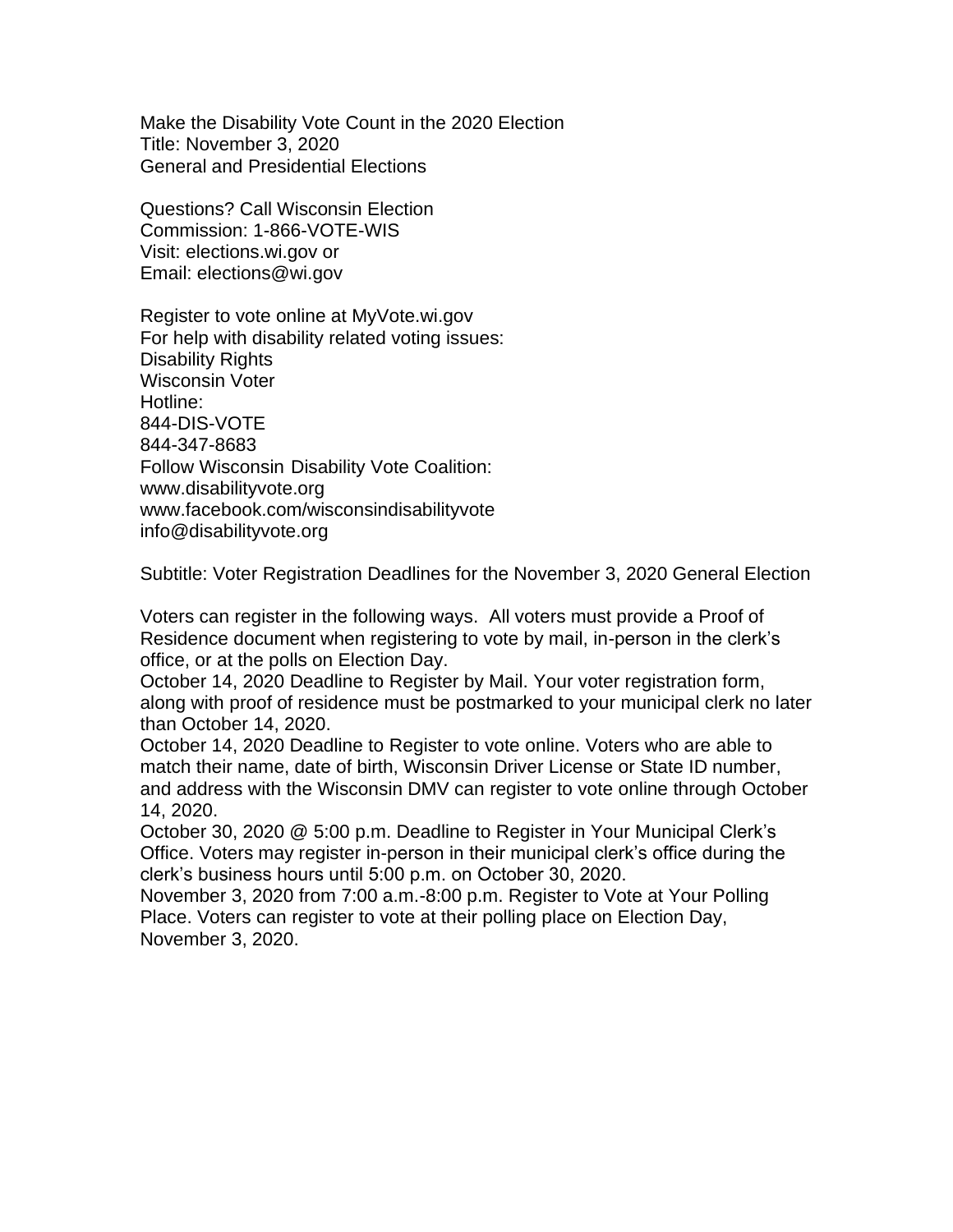Subtitle: Absentee Voting Deadlines for the November 3, 2020 General Election

All voters in Wisconsin can request an absentee ballot be mailed to them for any reason. Voters must be registered before they can request an absentee ballot. Voters may request their absentee ballot in writing. To request an absentee ballot go to MyVote.wi.gov You must provide a photo ID with your absentee ballot request.

October 29, 2020 @ 5:00 p.m. Deadline to Request an Absentee Ballot for Regular and Permanent Overseas Voters. If you are a regular or a Permanent Overseas Voter, your absentee ballot request must be received by your municipal clerk no later than 5:00 p.m. on October 29, 2020. October 30, 2020 @ 5:00 p.m. Deadline to Request an Absentee Ballot for Indefinitely Confined. If a voter is indefinitely confined, your absentee ballot request must be received by your municipal clerk no later than 5:00 p.m. on October 30, 2020.

October 20, 2020, possibly through November 1, 2020 Deadline for In-Person Absentee. Voters can possibly request and vote an absentee ballot in-person in their municipal clerk's office through November 1, 2020. Office hours vary by municipality. Some municipal offices may not offer additional in-person absentee hours. Please contact your municipal clerk for absentee voting hours.

November 3, 2020 @ 5:00 p.m. - Deadline for Hospitalized Voters - Voters who are in a hospital may request a ballot be brought to them by an appointed agent if they are hospitalized in the 7 days preceding the election. Hospitalized electors may request an absentee ballot between October 27, 2020 and November 3, 2020 at 5:00 p.m.

November 3, 2020 @ 5:00 p.m. Deadline to Request an Absentee Ballot for Military. If you are a voter in the military, your absentee ballot request must be received by your municipal clerk no later than 5:00 p.m. on November 3, 2020. November 3, 2020 @ 8:00 p.m. Deadline to Return Absentee Ballot. If you have already received an absentee ballot, you must return your absentee ballot by mail or delivery to your municipal clerk. Your ballot must be received by your municipal clerk no later than 8:00 p.m on Election Day November 3, 2020.

Pictured: a black calendar, a blue hand turning in an absentee ballot, and an envelope in outlined in black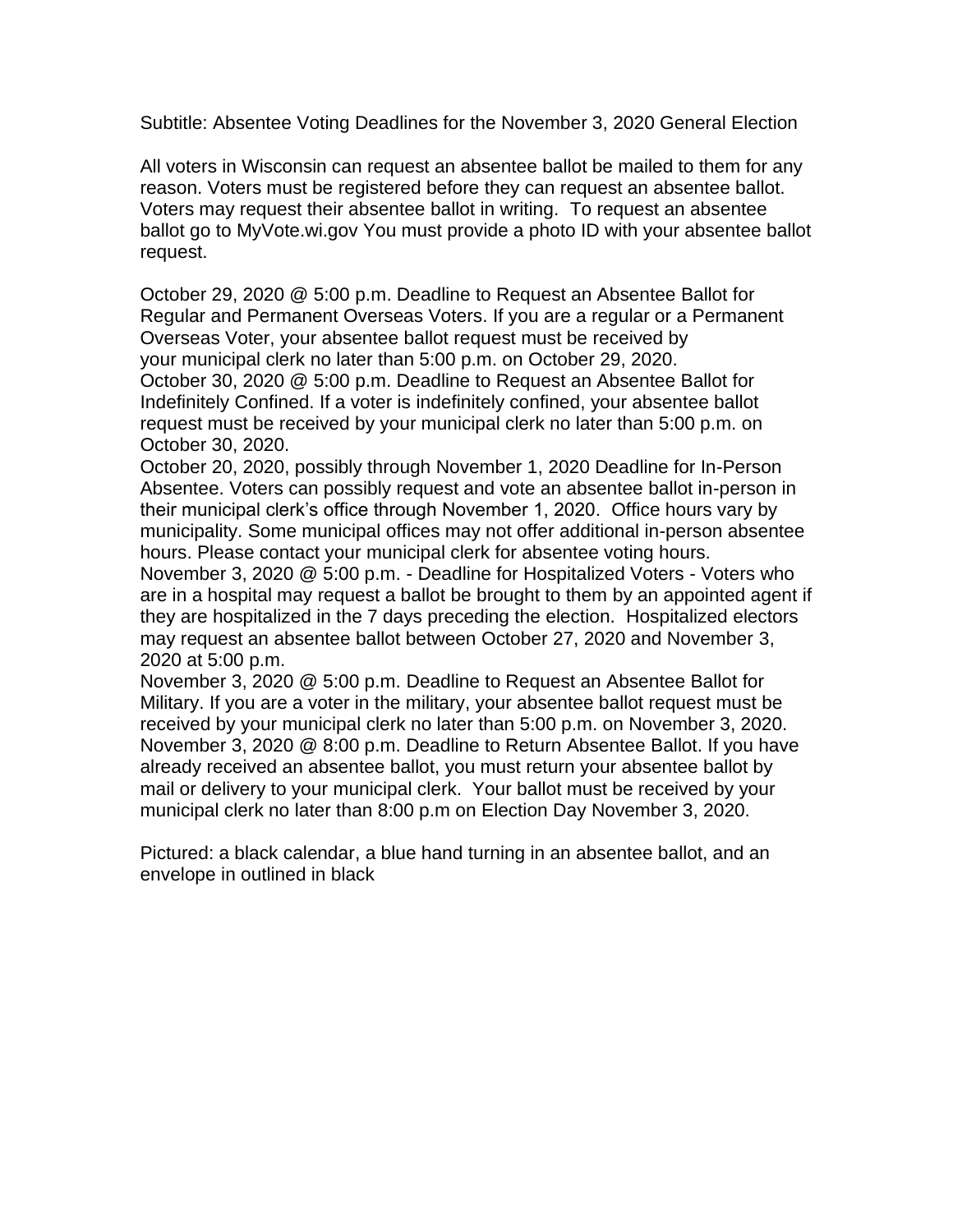Title: Peer Recovery Conference

Pictured: a variety of words in different colors describing recovery The 5th Annual WI Peer Recovery Conference was held virtually this year. This Zoom-based conference took place August 13-14, 2020. Over 265 individuals registered for this year's conference. Attendees selected topics of interest from 22 breakout sessions offered. This year's conference featured Tonier Cain as the Keynote Speaker. The word cloud pictured shows the takeaways conference attendees submitted. If you are a Peer interested in serving on the 2021 Conference Planning Committee please contact: Chelsey Myhre–Foster Conference Coord. 608-787-1111 (ILR office)

608-667-5762 (work cell)

Chelsey.MyhreFoster@ilresources.org

Title: Staff Spotlight

Name: Brigette Betz

Photo ID: Photo shows Brigette in a smiling selfie. She is a white woman with long brown hair. She wears a maroon cardigan over a black and white patterned blouse.

Role at ILR: Community Health Worker/ Independent Living Specialist Time with ILR: 1 year prior in skills training and peer support and now new to HUB

What is your favorite part about your job: Watching consumer's believe in themselves.

Educational Background: Bachelor's in Social Work from Winona State Favorite Caffeinated Beverage: Dirty Chai Latte

Something you are looking forward to this fall: Going to the apple orchard with my daughter.

Favorite Quote: "Work for a cause, not for applause. Live Life to express, not to impress."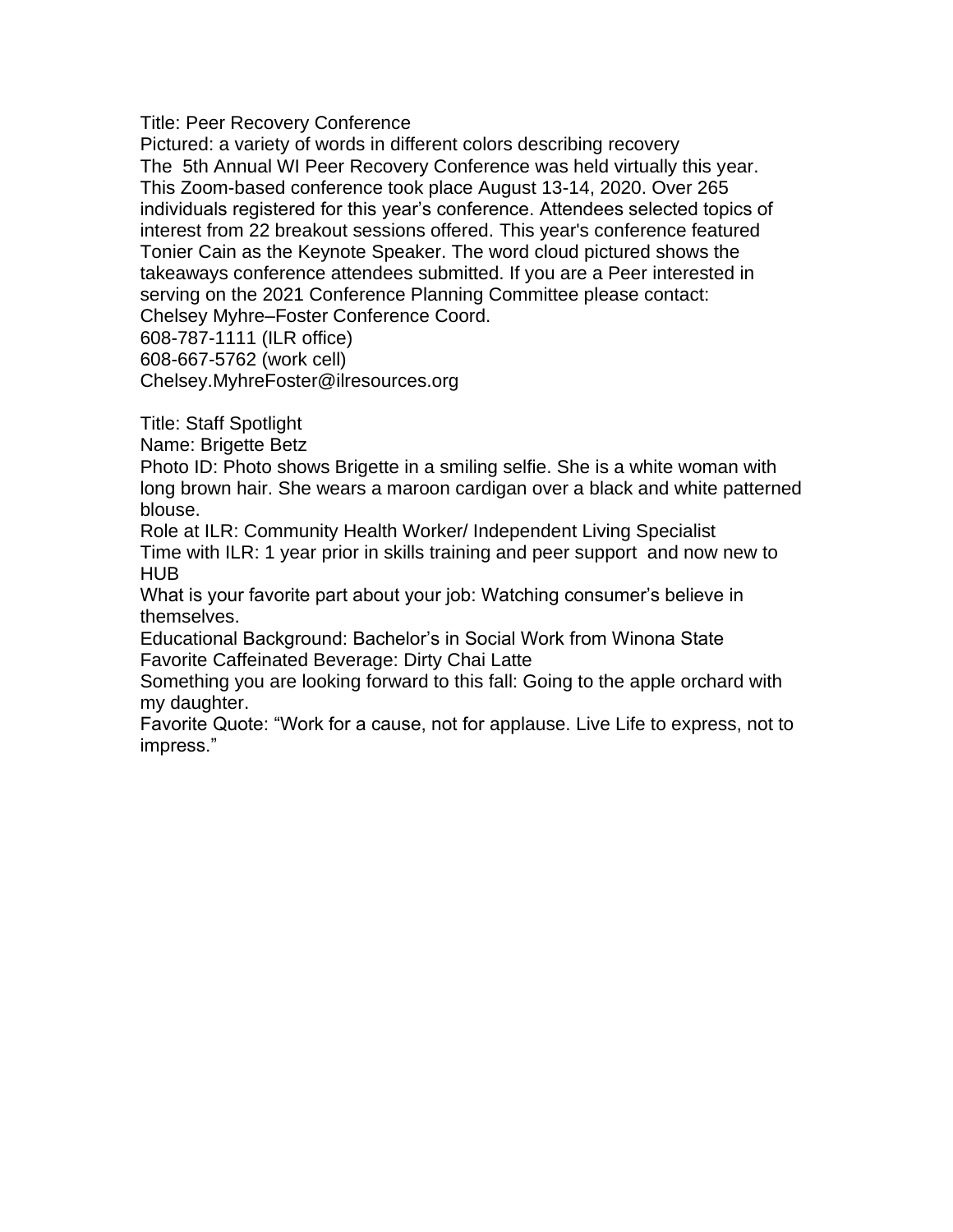Name: Ellen Oligney

Photo ID: Ellen, a white woman with light brown hair, wears dark athletic clothing, and backpack. She stands with arms at her sides on a bluff. She is smiling, and her hair is in a bun, with a headband.

Role at ILR: Homeless Outreach Specialist

What is your favorite part about your job: I love being able to go out and meet people where they're at, we often do outreach at the local park, or other areas people are staying when they're unsheltered. I enjoy being the first point of contact to help them get connected to services they may not have known about. Educational Background: Bachelor's degree in Sociology and Spanish from UW-La Crosse and minor in Women and Gender Studies

Time with ILR: 1 month

Favorite Caffeinated Beverage: Colectivo Coffee!

Something you are looking forward to this fall: My birthday is in October! Favorite Quote: "Everything we do, even the smallest things can help us get to where we want to be. Every small step deserves recognition and celebration!"

Name: Ashley Parkhurst

Photo ID Left: Ashley, a white woman with curled light brown hair is smiling at the camera. She sits in a power wheel chair in a kitchen. Ashley is wearing bright red lipstick, an olive green jacket, tan shirt, and jeans.

Role at ILR: Independent Living Specialist

What is your favorite part about your job: being able to help consumers meet goals

Educational Background: Bachelors degree in Social Work

Time with ILR: 4 weeks

Favorite Caffeinated Beverage: Flavored Coffee

Something you are looking forward to this fall: Pumpkin Spice donuts Favorite Quote: "Normal is just a setting on the dryer ."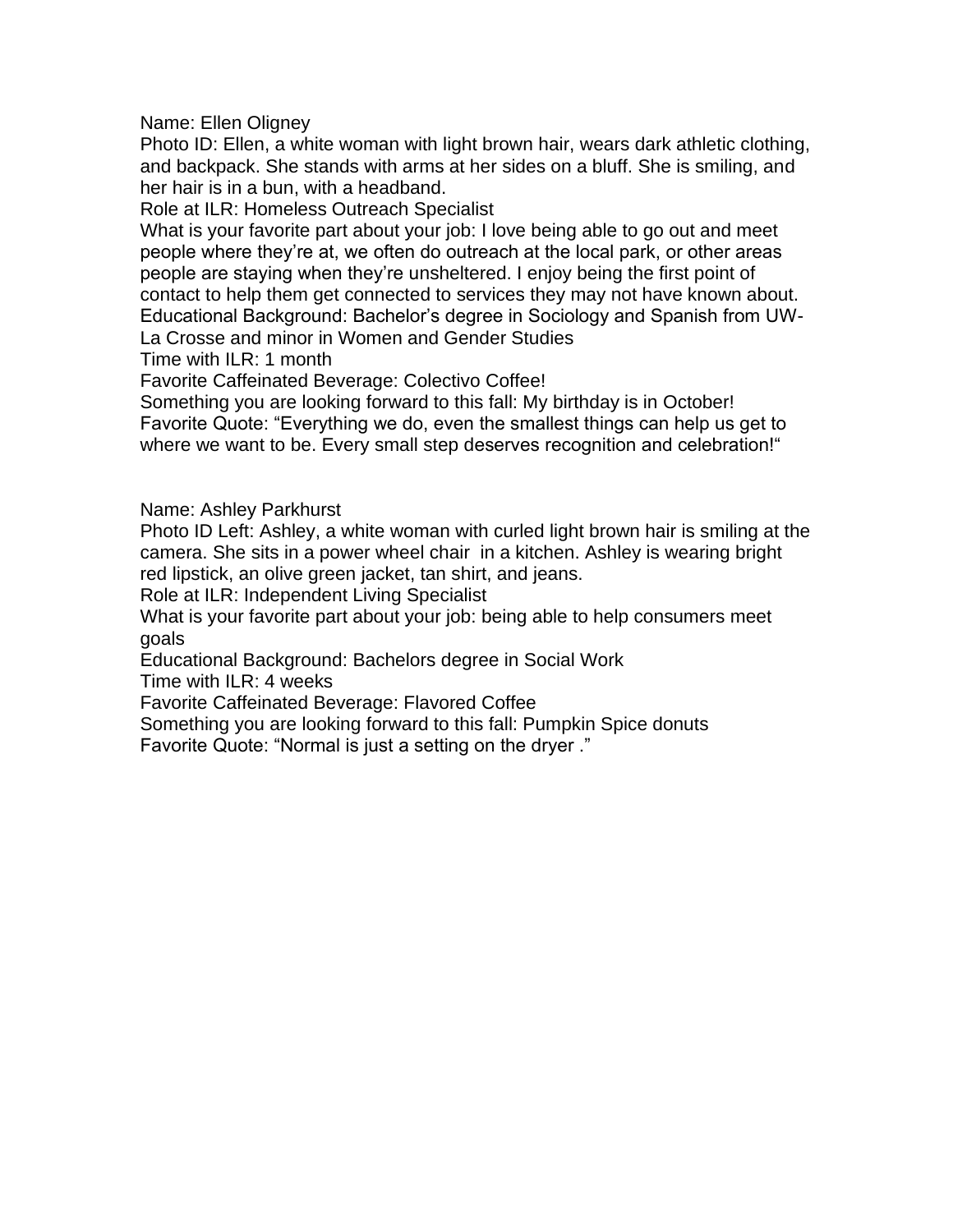Pictured: Wisconsin Election Commission Logo. My Vote Wisconsin in red and blue font. A "VOTE" button in red white and blue font.

All Wisconsin voters have a right to cast a ballot privately and independently at their polling place on Election Day. The Wisconsin Elections Commission (WEC) is committed to ensuring that all polling places in Wisconsin are accessible to all voters. The [Help America Vote Act \(HAVA\)](https://elections.wi.gov/elections-voting/hava) requires that every polling place in the State of Wisconsin meet [Americans with Disabilities Act \(ADA\)](http://www.ada.gov/) accessibility standards.

The WEC conducts audits of polling places around the state for each election and uses the results of those audits to work with municipalities to address identified problems and improve accessibility. WEC analyzes and uses information gathered during polling place audits to improve and update clerk and poll worker training materials and voter outreach information. This data is also used to inform the Wisconsin State Legislature about the barriers that citizens with disabilities face when voting.

If you need help marking your ballot on Election Day, you may take anyone you choose with you into the voting booth, except your employer or your labor union representative. After you have marked your ballot, the person helping you must then sign the ballot in the space provided. Also, the election workers will write the name of your assistor on the voting list. Your assistor does not need to be qualified to vote.

You can also request help with the accessible voting equipment. Anyone who helps you with a direct-recording electronic accessible voting machine (Edge, iVotronic, Populex or Accuvote) should position themselves behind the machine so that they cannot see how you vote. They are allowed to explain how the equipment works but cannot assist you with making your ballot choices.

You can also have an assistant when completing a voter registration application or absentee application. After completing the application, the assistor must then sign the form in the appropriate box and provide any additional required information. Explaining how to complete the form is not "assistance". Since 2011, voters in Wisconsin are required to sign the poll list before receiving a ballot. You are exempt from this requirement if you cannot sign the poll list because of physical disability. The election inspectors will write "exempt by order of inspectors" in the signature line and issue you a ballot.

To find the location of your polling place, view a sample ballot, check the status of your voter registration or find contact information for your municipal clerk go to [myvote.wi.gov.](http://myvote.wi.gov/)

Information obtained from Wisconsin Elections Commission www.elections.wi.gov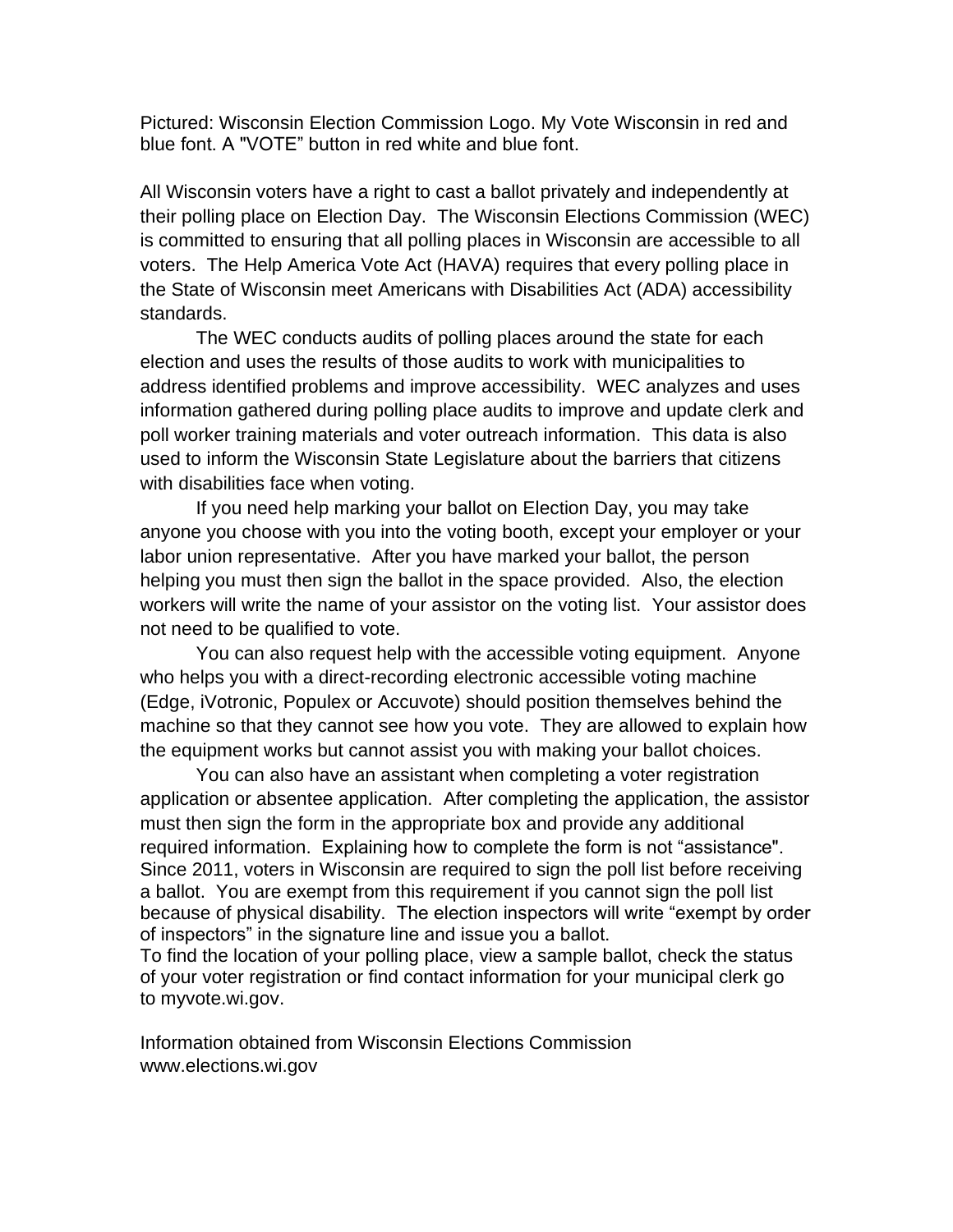Title: Independent Living Resources, Inc. Core Services:

Information & Referral: ILR provides information about disability-related resources and services to people with disabilities, families, professionals and the general public. Staff are available to listen and assist with locating resources and developing strategies for individuals to resolve barriers such as: housing issues, transportation, employment, accessibility, discrimination and legal rights, adaptive equipment, and community supports and services. The Information & Referral process is the gateway into other services at ILR.

Independent Living Skills Training: Independent Living Staff provides oneon-one skills training to overcome individualized disability-related barriers. Acquired skills include any life skill needed to become or remain independent. Skills training can be provided in the community, at home, and/or in the best possible setting for meeting the goals of the individual with a disability.

Individual & Systems Advocacy: ILR works with individuals with disabilities to provide support and guidance related to individual and systems advocacy. Self advocacy is about having the personal confidence to dictate individualized needs and wants. Systems Advocacy is looking at impacts that can be made at a local, state or national level. Independent Living Specialists can teach self-advocacy skills and help individuals develop strong advocacy skills so that they are able to make individual or system-wide impacts.

Peer Support: Peer Support is working with someone who has already been through a similar path as you and is willing to help guide you through the resources and support needed to accomplish your goals. Peer support is really the philosophy of "someone who has 'been there, done that - let me offer guidance and support. " ILR offers peer support in a number of different ways: through day-to-day interactions with staff who have disabilities themselves, or through a Certified Peer Support Specialist.

Transition Services: ILR will facilitate the transitions of individuals with disabilities from nursing homes to home or community based living, provide assistance to those at risk of entering institutions so they may remain in the community, or facilitate the transition from school to post-secondary life, including work.

Additional Services: ILR also provides Benefits Counseling and Employment Services (SSI and SSDI), Assistive Technology assessments and training, Public Education, Mental Health First Aid, Soft Skills Training, Housing/Homelessness assistance, Home Modification assessments, and Senior Home Safety assessments.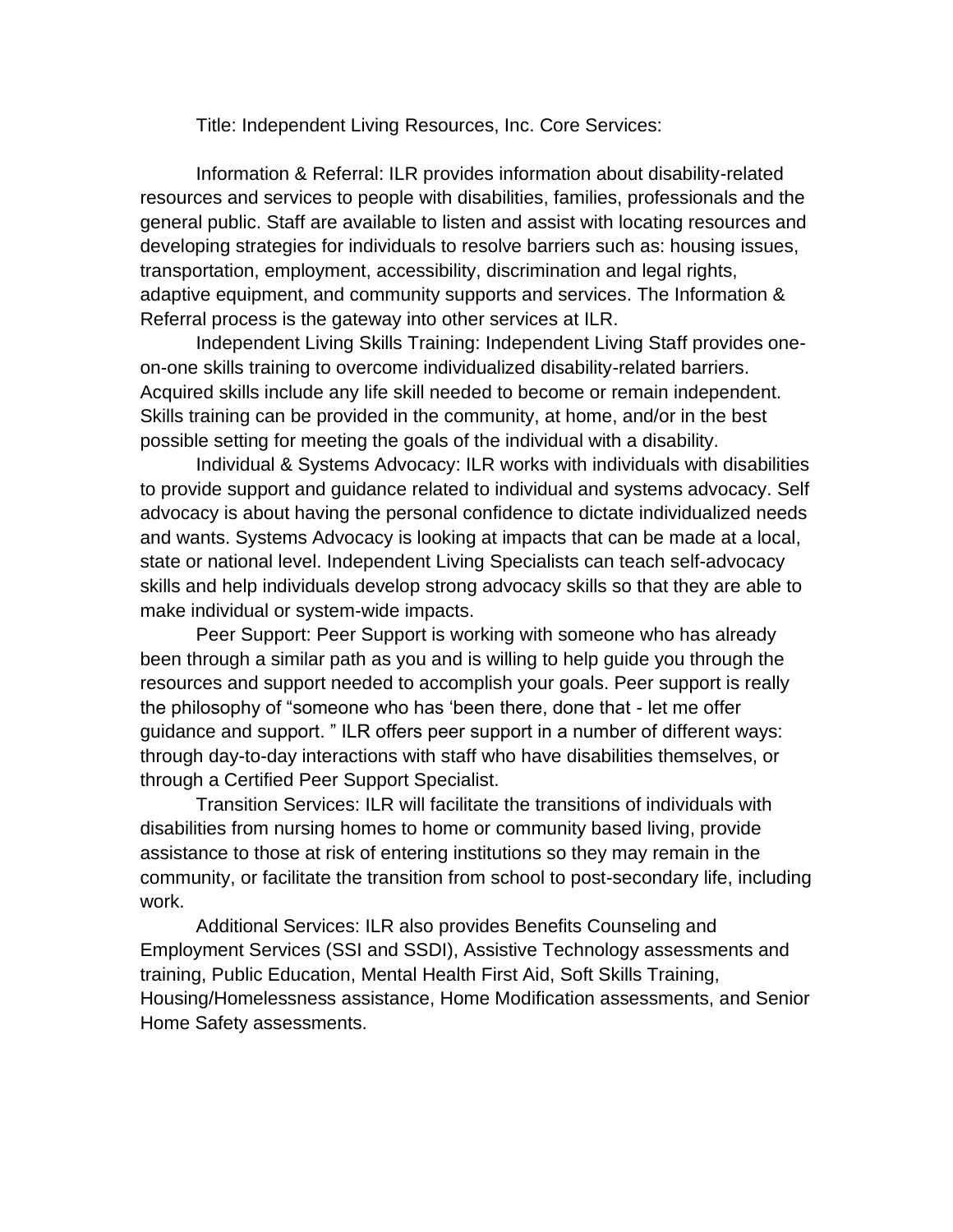Title: TEPP and TAP Subtitle: What is the Telecommunications Equipment Purchase Program?

TEPP helps people with disabilities buy equipment they need in order to use basic telephone services. TEPP is paid for by the Wisconsin Universal Service Fund (USF) established by the Public Service Commission. Money is collected from Wisconsin telephone service providers to fund the USF. There is no age or income limit, but an individual can only get a TEPP voucher once every three years for the same type of disability.

Subtitle: TEPP requires that an applicant:

· Be a Wisconsin resident.

· Be a person who is deaf, hard of hearing, speech impaired, or mobility or motion impaired.

· Needs special equipment to use the telephone in the home or when traveling.

Subtitle: How much do I have to pay?

You pay the first \$100 (except for Hard of Hearing vouchers). The voucher pays the rest, up to the maximum voucher amount. If you buy equipment that costs more than the voucher plus your \$100, you also pay the extra charges.

Subtitle: What if I can't afford the \$100?

The Telecommunication Assistance Program (TAP) may be able to pay the \$100. TAP is a program of the Office for the Deaf and Hard of Hearing. TAP is only for persons who are deaf or severely hard of hearing in a low income household. TAP funds pay the \$100 TEPP co-payment, if you qualify.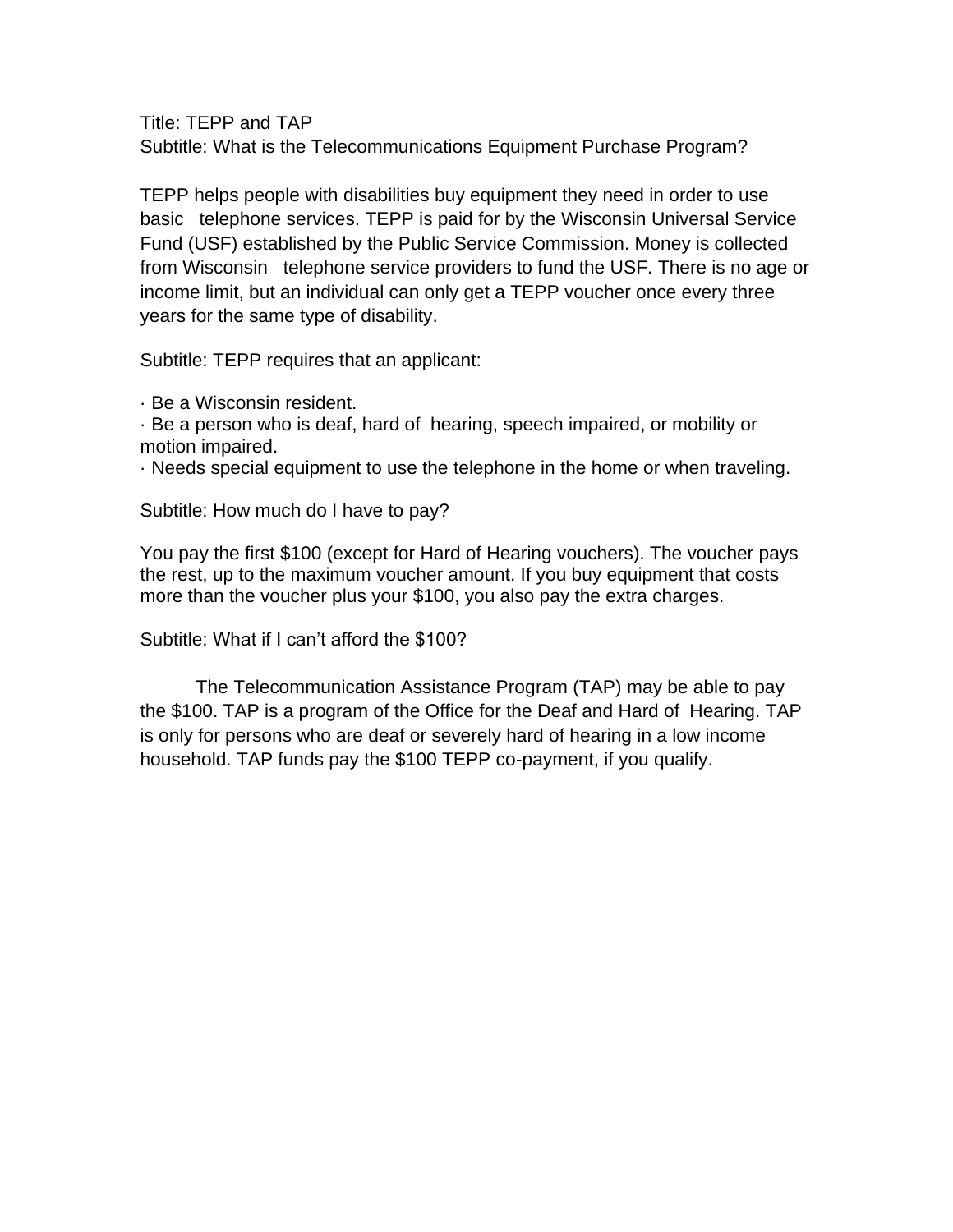## Pictured: Blue Wistech logo

Assistive Technology (AT) is any product or device that enables people with disabilities to improve their independence and quality of life in the community, at home, at work or at school. Assistive Technology can include, but is not limited to: I-Pads, ergonomic writing utensils, amplified cellphones, computer equipment such as keyboards, monitors, software, screen readers and ergonomic office equipment and furniture. There is truly a piece of AT to fit any of your needs! ILR also has a Device Loan & Demonstration Program with over 400 Assistive Technology devices that can be loaned out and/or demonstrated by an Independent Living Specialist. If you are interested in receiving more information on this program, or would like to have a demonstration, please contact ILR at 608-787-1111.

For a full list of ILR's inventory of Assistive Technology please visit: www.wisconsinat4all.com

Title: Wisconsin Telework and WisLoan Programs

## Subtitle: Telework

The Wisconsin Telework Program is a statewide alternative loan program that allows residents with disabilities to purchase computers and other equipment needed to work from home or from other remote sites away from the office, such as work on the road or at a telework center. Telework Loan funds can be used to purchase office equipment such as furniture, computers, printers, software, telecommunication devices and other office machines. Home modifications can also be paid for through the loan to create an accessible home office.

## Subtitle: Wisloan

The Wisconsin Wisloan Program is a statewide alternative loan program that allows residents with disabilities to purchase assistive technology and/or make home modifications that help a person with a disability live more independently and productively. Examples of Assistive Technology that would be approved through the program would be wheelchairs and motorized scooters, hearing aids, visual aids and magnifiers, computers with modifications, controls or switches and vehicle modifications.